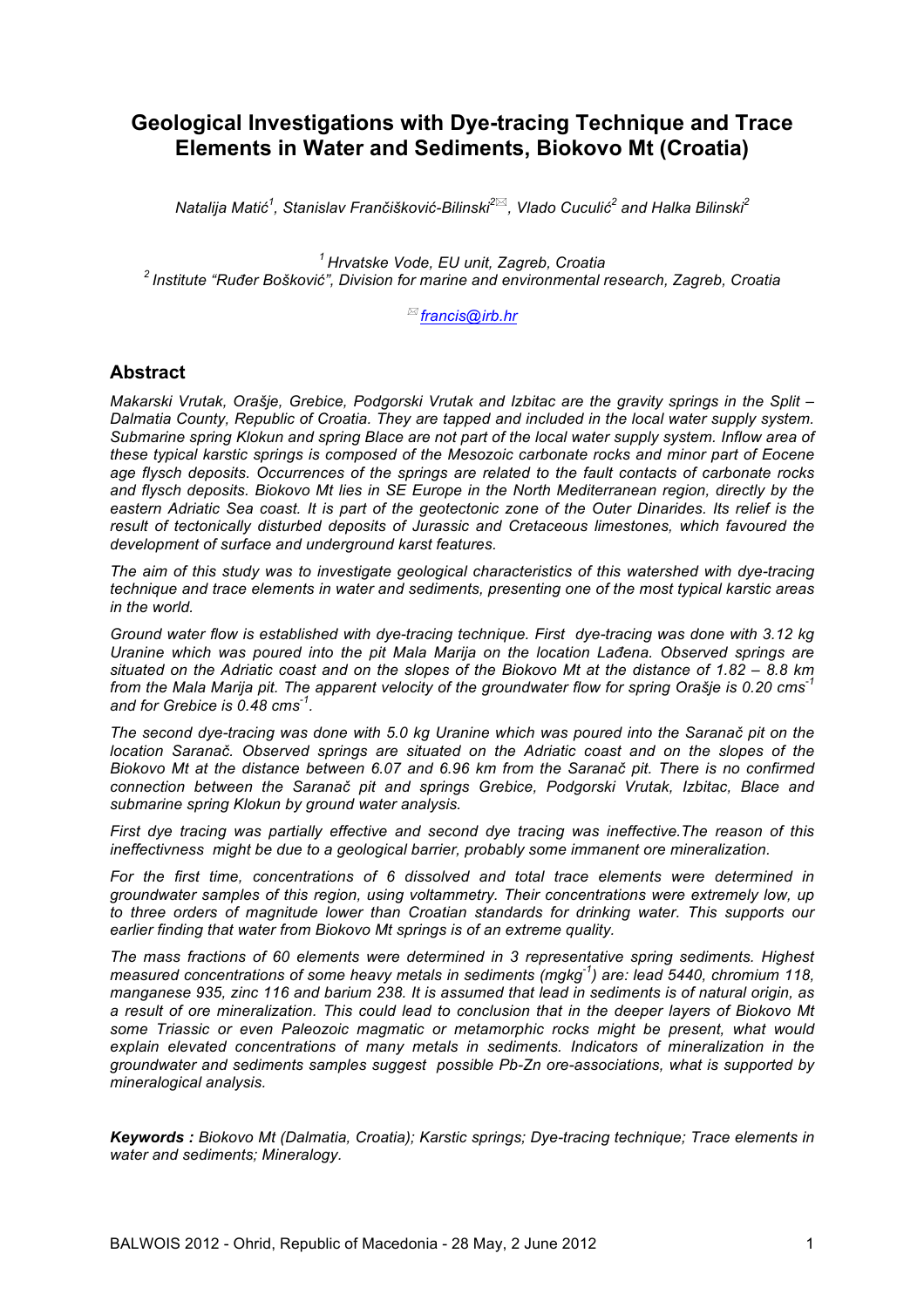# **Introduction**

The aim of this study was to investigate geological characteristics of Biokovo Mt. watershed with dyetracing technique and trace elements in water and sediments, presenting one of the most typical karstic areas in the world. It is a part of the Dinaric Mt. and the Dinaric karst is the «locus typicus» of karst. Also, the Biokovo Mt. with its gravity springs is very important as drinking water supply.

There is a long tradition of using hydrogeological and geochemical methods like tracer technique which is a tool for solving problems associated with resources and management of groundwater and pollutants in water.

First detailed report about water supply of this area was provided by Štambuk-Giljanović (2002). Čakarun et al. (1990) have described zones of sanitary protection in professional report but war in Croatia stopped administrative procedure. The observed terrain was a subject of extensive hydrogeological investigations for the first time during the 2007, 2008 and 2009 and results have been described in professional report (3). Those last hydrogeologycal investigations have shown that investigated area is characterized by slope relief (area of Saranač Pit - location Saranač 800 m a.s.l.; area of Mala Marija Pit – location Lađena 1440 m a.s.l.; top of the Biokovo Mt 1762 m a.s.l.) composed of high hills and karst dolines. Stretching of the geological structure is northwest-southeast, typical for this part of the Croatian karst terrains; it is called «Dinaric» after the mountain Dinara (4). Dinaric karst is characterized by very deep and irregular karstification mainly predisposed by tectonics, compression, reverse faults and overthrusting structures (5).

# **Study area**

### **Geographic position and geomorphological characteristics of Biokovo Mt**

Biokovo Mt is situated in South Eastern part of Europe close to the Eastern Adriatic coast. Study area of this paper includes Biokovo Mt ridge of the southern part of mountain and it is a part of geotectonic zone of outer Dinarides (6).

Very typical for this area is a karst with sinkholes, caves and pits. The area is characterized by deep karst, where vertical circulation of groundwater prevails. There are no permanent water courses and occasional water courses are also rare and are formed only in the events of heavy rains. Groundwater is emerging at the surface in the form of springs called "vrulje", which are formed at the contact of limestones with flysch along the coast line at the SW edge of study area.

Heterogeneous relief (Fig. 1), expressed elevation differences on a small area and geological basis with formed typical karstic relief in the zone of so called deep karst are basic determinants of studied area in the southern part of Biokovo Mt.



a) b)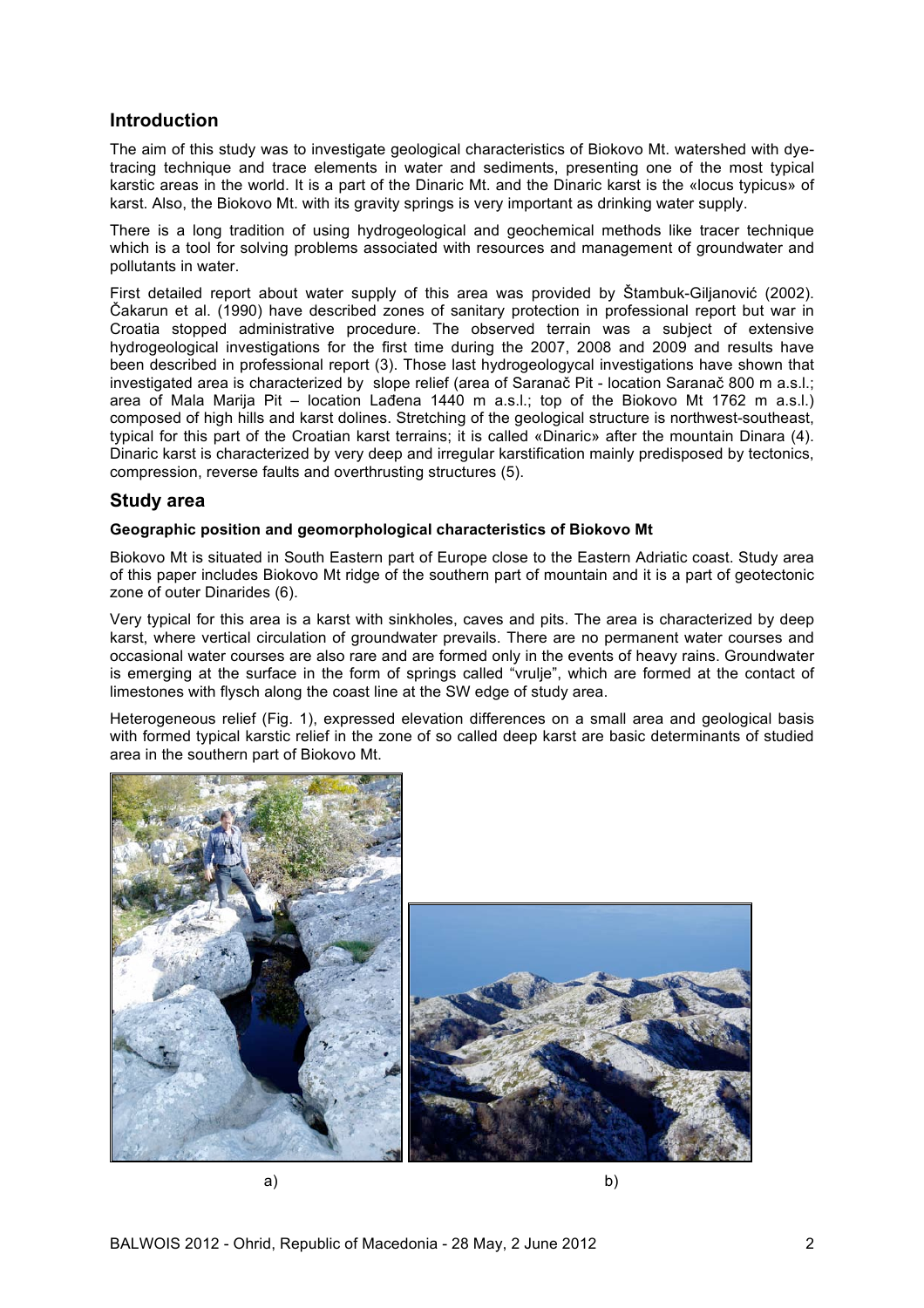

**Figure 1.** Heterogeneous relief of the investigated area

#### **Climate characteristics of Biokovo Mt**

The continental side of Biokovo Mt belongs to the transitional climate type between maritime and continental influence, while the coastal side belongs to maritime climate type. According to Köppen climate classification, larger area belongs to temperate warm pluvial climate (C class climate), while parts above 1200 – 1500 m a.s.l. are belonging to snow-forest climate (D class).

The mean annual precipitation on the coastal side is 1043 mm and in the highest northern parts of Biokovo Mt range from 2000 mm to 2500 mm. Precipitation is mostly in the form of rain and in winter rarely in form of snow.

The annual amplitude of air temperature is ranging between 15˚C and 20˚C. In the highest parts of the mountain mean temperatures in January range between 0ºC and 4ºC, while absolute minimal temperature could be lower than -25ºC.

#### **Geological and tectonic setting of the southern part of the Biokovo Mt**

Most of the Makarski Vrutak, Orašje, Grebice, Podgorski Vrutak, Izbitac, Blace and submarine spring Klokun catchment areas are composed of Mesozoic carbonate sedimentary rocks and minor part of Eocene age flysch deposits, as well as some various types of Quaternary sediments. In Fig. 2 is presented hydrogeological map of part of investigated area. The Mesozoic carbonate rock formation is completed with Jurassic and Cretaceous limestones and subordinate dolomites. Upper Jurassic limestones form the cores of anticlines. The Paleogene formation is completed with Paleocene-eocene breccias, Eocene limestones and Eocene flysch (clastic rocks). The Paleocene-eocene rocks are transgressive over Upper Cretaceous sedimentary rocks and form the cores of anticlines. Their base is composed of breccias, breccias limestones and calcarenites. Clastic Paleogene rocks – the Eocene flysch – is composed of marls, calcisiltites, and clayey limestones. These deposits form the cores of synclines and are usually eroded. Flysch deposits are extended along the coastline and play a crucial role in forming the Makarski Vrutak, Orašje, Grebice, Podgorski Vrutak, Izbitac, Blace springs and submarine spring Klokun as they separate the permeable, freshwater saturated carbonate rock from the sea. These deposits have hydrogeological function and act as total or hanging barriers for the karst groundwater. Quaternary deposits (clays, sandy clays, «terra rossa» and sippar) covering karstified limestones and dolomites and also Eocene deposits. Rare Quaternary deposits can occur both in the sinkholes «terra rossa» and on the steep part of the seaward side of the coastal range forming the rockfalls. In the watersheds it is quite thin and discontinuous and with no hydrogeological relevance regarding groundwater flow.

Geological structures in the surveyed area extend mostly NNW-SSE or NW-SE. From the structuralgeological point of view the terrain is composed of several anticlines and synclines. These follow the so-called «Dinaric» stretching (NW-SE), parallel to the coast. The investigated area is a heavily faulted terrain with predominantly dip-slip movements which is tectonically disturbed by joints and reverse faults of different size and importance. Some of them are not visible at outcrops (3).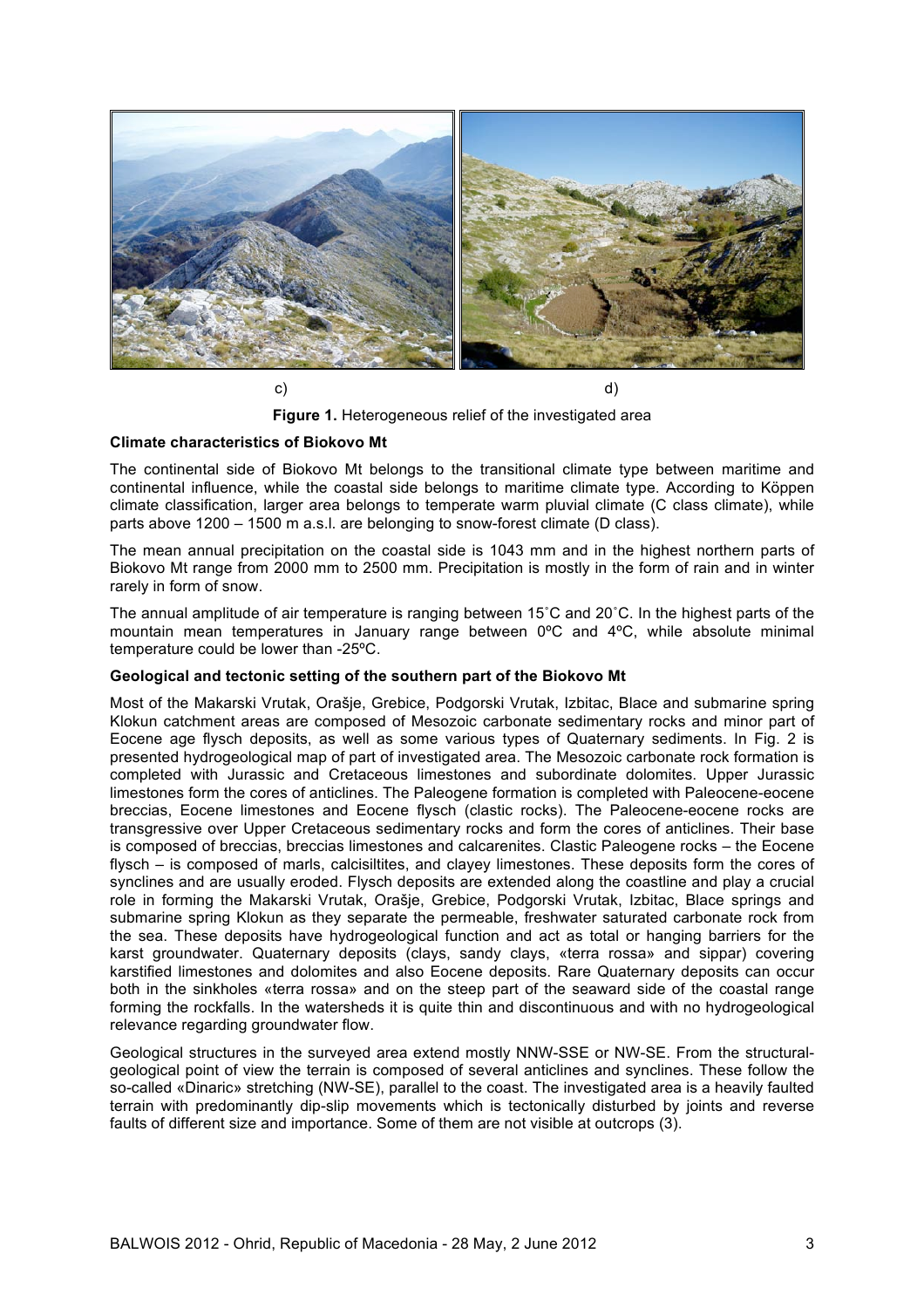

**Figure 1.** Hydrogeological map of part of investigated area

### **Hydrogeological setting of the southern part of the Biokovo Mt**

From microlocation standpoint springs Makarski Vrutak is situated near Makarska town, Orašje is situated near Tučepi settlement, Grebice and Podgorski Vrutak are situated near the settlement Podgora, while springs Izbitac and Blace are situated near the settlements Drašnice and Igrane. Submarine spring Klokun is situated near settlement Drašnice on the Adriatic coast, Croatia. Inflow area of this typical karst springs is composed of the Mesozoic carbonate rocks and in minor part of Eocene age flysch deposits. Occurrences of the springs are related to this fault contact (3). Simple geology of the Mesozoic carbonate rocks and Eocene flysch deposits covered by a sippar might have enabled formation of a secondary geochemical halo.

Observed gravity springs are very important for Split – Dalmatia County, Republic of Croatia. They are tapped and included in the local and regional water supply system. Relations between minimal and maximal discharge of two of those springs are typical for karsts conditions. The spring Izbitac shows untypical behavior for the karst springs. Results are presented in Table 1. Ratio between minimum and maximal discharge was 1:4.4 and this spring has no karst features. This theory confirmed extremely low recession coefficient of base flow ( $\alpha$  =0,009). The reason could be some natural barrier in the hinterland, slowing and limiting groundwater flow (3).

**Table 1.** Values of Electrolytic Conductivity (EC), Total Dissolved Solids (TDS), Concentration of hydrogens ions in a solution (pH), Temperature (T), Min. discharge (ls<sup>-1</sup>) and Max. discharge (ls<sup>-1</sup>) (measured each day during 2007 to 2009 and June 2011) (3)

| <b>Spring</b>   | <b>Parameters</b>          | Range of<br>measured values | Mean value | Min.<br>discharge<br>$(Ls^{-1})$ | Max.<br>discharge<br>$(Ls^{-1})$ |
|-----------------|----------------------------|-----------------------------|------------|----------------------------------|----------------------------------|
|                 | $EC$ (µScm <sup>-1</sup> ) | $304 - 327$                 | 316        |                                  |                                  |
| <b>Makarski</b> | $TDS (mgl-1)$              | $216 - 232$                 | 224        | 3.89                             | 400                              |
| <b>Vrutak</b>   | pH                         | $7,17 - 7,57$               | 7.37       |                                  |                                  |
|                 | Г (°C)                     | $13.60 - 14.09$             | 13.85      |                                  |                                  |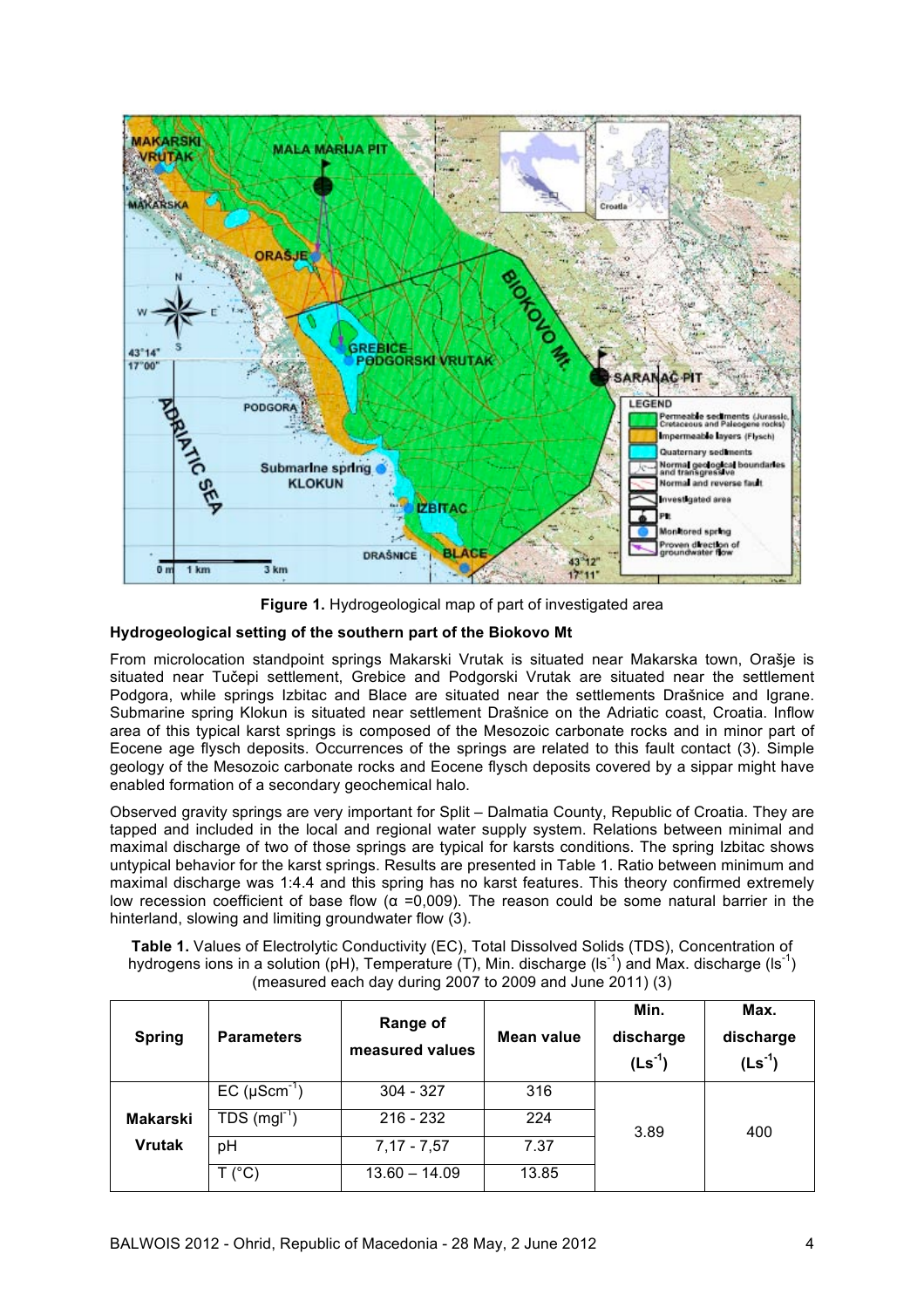| Orašje         | $EC (µScm-1)$              | 229 - 233             | 231   |      |    |  |
|----------------|----------------------------|-----------------------|-------|------|----|--|
|                | $TDS(mgl-1)$               | $163 - 165$           | 164   | 0.96 | 60 |  |
|                | pH                         | $7,71 - 8,07$<br>7.89 |       |      |    |  |
|                | T (°C)                     | $12.68 - 12.98$       | 12.83 |      |    |  |
|                | $EC (µScm-1)$              | 245 - 257             | 251.0 |      |    |  |
| <b>Grebice</b> | $TDS (mgl-1)$              | 174 - 183             | 178.5 | 2.3  | 63 |  |
|                | pH                         | $7.5 - 7.95$          | 7.725 |      |    |  |
|                | T (°C)                     | 11.92 - 12.65         | 12.25 |      |    |  |
|                | $EC (µScm-1)$              | $250 - 259$           | 254.5 |      |    |  |
| Podgorski      | TDS $(mgl-1)$              | 178 - 184             | 181.0 | 3.7  | 74 |  |
| <b>Vrutak</b>  | pH                         | $7.18 - 7.71$         | 7.445 |      |    |  |
|                | T (°C)                     | 12.11 - 12.28         | 12.2  |      |    |  |
|                | $EC (µScm-1)$              | $357 - 368$           | 362.5 |      |    |  |
| <b>Izbitac</b> | $TDS$ (mgl <sup>-1</sup> ) | $254 - 261$           | 257.5 | 4.76 | 21 |  |
|                | pH                         | $7.18 - 7.68$         | 7.43  |      |    |  |
|                | T (°C)                     | $14.9 - 15.0$         | 14.95 |      |    |  |

# **Materials and methods**

### **Hydrogeological tracing**

In general, the most practical, convenient, safe, available and satisfactory technique to provide information for the management and protection zoning of karst water sources is dye tracing.

Toward estimated values for the first and second dye tracing the total discharge of all springs under observation was 0.5  $\text{m}^3\text{s}^{-1}$ . According to calculations for the first dye tracing values between 2.2 and 4.4 kg and for the second dye tracing values between 3.5 and 4.2 kg Na-fluoresceine were received.

At the time of the first dye tracing on  $27<sup>th</sup>$  March 2008, 3.12 kg Na-fluoresceine with 1.5 kg NaOH were injected into the Mala Marija Pit (1260 m a.s.l.). The monitoring of the observed springs lasted for 30 days (3). Also, at the time of the second dye tracing on  $4<sup>th</sup>$  June 2010, 5.0 kg Na-fluoresceine with 2.0 kg NaOH were injected into the Saranač Pit (725 m a.s.l.). The monitoring of the observed springs lasted for 45 days. Larger quantity of dye Na-fluoresceine was used because the results of first dye tracing with Na-fluoresceine in this area was less successful, what indicated larger adsorption processes during the transport of the tracer.

Dye tracing was done in a humid period during the time with high water level because the velocities of the groundwater are then the biggest.

Before the tracer injection, 1  $m<sup>3</sup>$  of water was poured into the Saranač Pit and after injection tracer was washed with 10  $\text{m}^3$  of water. Water samples were measured using Perkin Elmer LS 55 Luminescence Spectrometer (USA) and limit of quantification was 0.0001 mgL $^{-1}$  (7).

#### **Sampling and determination of elements in water**

Water samples for measurements of six ecotoxic trace metals Cu, Cd, Pb, Zn, Co and Ni were collected in pre-cleaned high-density polyethylene (HDPE) bottles (0.5 L). Concentrations of total metals were measured in unfiltered water samples. Total dissolved fractions (hereafter named dissolved) were determined after filtration under nitrogen pressure through 0.45 µm cellulose nitrate membrane filters (Sartorius, Göttingen, Germany). Prior to analysis, unfiltered and filtered water samples for determination of trace metals were acidified with Suprapur® nitric acid (Merck, Darmstadt, Germany) to a pH < 2 and UV irradiated for 24 hours (150 W mercury lamp, Hanau, Germany).

The electrochemical method used for measuring Cd, Pb, Cu and Zn in water samples was differential pulse anodic stripping voltammetry (DPASV), while Ni and Co were measured by differential pulse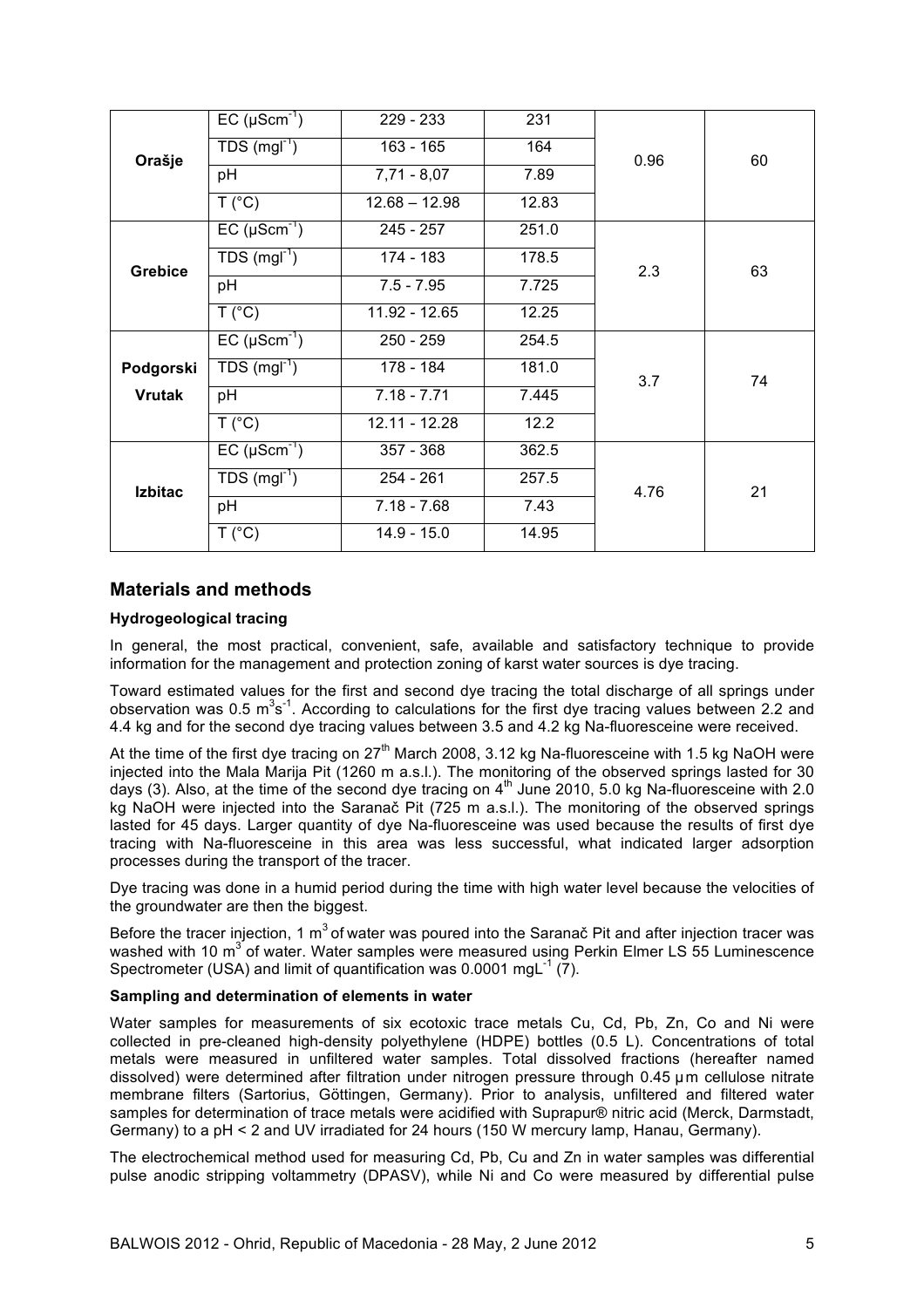cathodic stripping voltammetry (DPCSV). The standard addition method was used for determination of trace metal concentrations. Uncertainties  $(\pm)$  of trace metal concentrations in water samples were given as 95% confidence intervals. Trace metal concentrations in water samples were measured on the ECO Chemie µAUTOLAB multimode potentiostat (Utrecht, The Netherlands) connected with a three-electrode system Metrohm 663 VA STAND (Metrohm, Herissau, Switzerland). A hanging mercury drop was used as a working electrode with a drop surface of 0.25 mm<sup>2</sup>. A platinum wire was used as a counter electrode and Ag|AgCl as a reference electrode. Limit of detection (3σ), LOD, obtained in acidic Milli-Q® (Millipore, Billerica, USA) water were 0.5, 1, 5 and 5 ng L<sup>-1</sup> for Cd, Pb, Cu and Zn, respectively and for Co and Ni LOD were 1 and 10 ng  $L^{-1}$ , respectively.

Quality control of the applied voltammetric methods was verified by determining trace metal concentrations in River Water Reference Material for Trace Metals (SLRS-5), of National Research Council Canada. All measured metal concentrations were within 5 % of certified values.

#### **Sampling and determination of elements in sediments**

Sediment samples were air-dried in a shade for several days and then sieved, using three standard sieves, Fritsch (Germany), of diameters 2000, 500 and 63 µm. Fine fraction (<63 µm), which is easily transported and usually used in environmental studies, was further analyzed.

Determination of major elements in stream sediments (fraction <63 µm) was performed in commercial laboratory ACTLABS, Ontario, Canada, using FUS-XRF method and equipment for irradiation beam (WDS, XRF, ARL 8410) and program 4C. Concentrations are expressed as percentages of related oxides. Following standards were used: DNC-1, W2, SY-3, SGR-1 and BE-N.

Multielemental analysis was performed in ACTLABS laboratory in fraction <63 µm, using ICP-MS (Inductively Coupled Plasma Mass Spectroscopy), with program «Ultratrace 2». The procedure was as follow: 0.5 g of sample is dissolved in aqua regia at 90ºC in a microwave digestion unit. The solution is diluted and analyzed using a Perkin Elmer SCIEX ELAN 6100 ICP-MS instrument. For analysis the following reference materials were used: USGS GXR-1, GXR-2, GXR-4 and GXR-6, which were analyzed at the beginning and after analyzing each series of samples. Elements Ti, P and S were analyzed with ICP-OES (Inductively Coupled Plasma Optical Emission Spectrometry) using a Perkin Elmer OPTIMA 3000 ICP spectrophotometer.

Although this digestion is not total, its use is justified because the international standard methods for determining action limits are based on aqua regia leach (8).

Mercury was determined also in ACTLABS, using the same solution prepared from sediment fraction <63 µm for ICP-MS analysis. Program 1G-Hg-CV was used and international standards SO-2, GXR-4, GXR-2 and GXR-1. It is performed using CV-AAS method (Cold Vapor Atomic Adsorption Spectrometry). Hg is oxidized in solution till the state of stable divalent ion. Its concentration is determined using Hg vapor, which is adsorbed at wave length of 253.7 nm, besides reducing of Hg (II) in evaporating state (Hg<sup>o</sup>) using  $SnCl<sub>2</sub>$ . Argon is running through the mixture of sample and reducing solution, which transports Hg atoms into adsorption cell, which is situated in beam of atomic adsorption spectrophotometer. According to Beer's law, emission intensity which is being adsorbed is proportional to concentration of Hg atoms in emission beam of λ = 253.7 nm.

#### **Determination of mineralogical composition of sediments**

Mineralogical composition of sediments (fraction <63 µm) was determined by X-ray diffractometer Philips, X-Pert MPD (start position: 82Q: 4.01; end position: 82Q: 62.99; generator settings: 40 kV, 40 mA). Crystalline phases were identified using a Powder Diffraction File (1997) and computer program X'Pert High score 2002, Philips. Semi quantitative mineralogical composition was determined as described in Boldrin et al. (1992).

# **Results and discussion**

### **Hydrogeological tracing**

The Na-fluoresceine was injected in the Mala Marija Pit and was later measured in five springs: Makarski Vrutak, Orašje, Grebice, Podgorski Vrutak and Izbitac. Dye was observed in two of those springs: Orašje (concentration  $0.0024$  mgL<sup>-1</sup>, max concentration  $0.0086$  mgL<sup>-1</sup>) and in Grebice (concentration 0.0010 mgL-1 , max concentration 0.0156 mgL-1 ). Only five grab samples had the Na-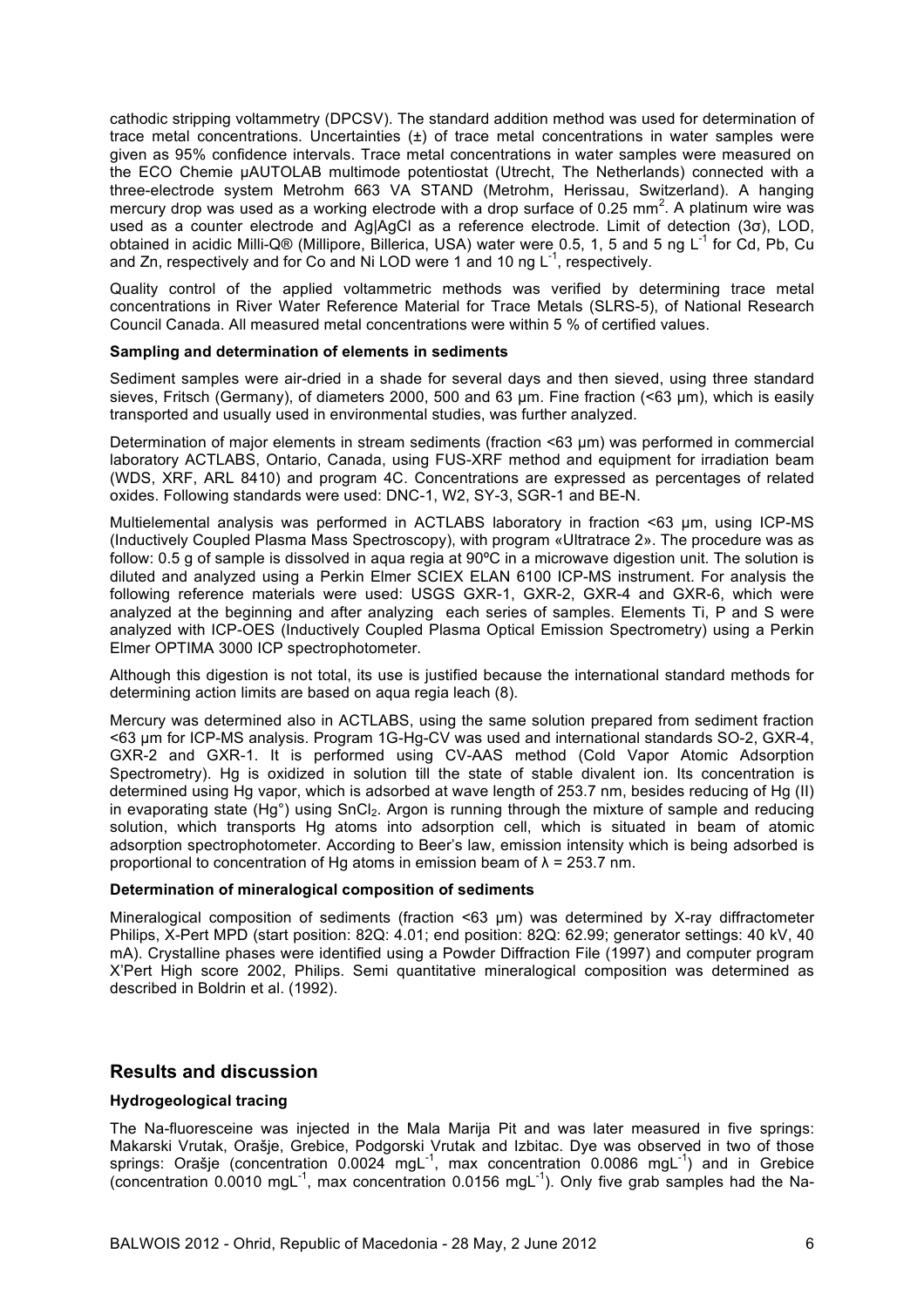fluoresceine in concentration >0.0001 mgL<sup>-1</sup>. Exact data about distances from the pit and groundwater velocities could be found in Table 2. The analysis of the Na-fluoresceine dye tracer was carried out at the Croatian Geological Survey, Zagreb. According to calculations the recovery of injected tracer was 0.12 % and available discharge of the Grebice spring was  $5 \text{ Ls}^{-1}$  (3).

| <b>Spring</b>                    | <b>Distance</b><br>from the<br>Mala Marija<br>Pit(m) | <b>Hours</b><br>(h) | <b>Apparent</b><br>maximum<br>velocity<br>(cms <sup>-1</sup> ) | Conc.<br>$(mgl-1)$ | <b>Hours</b><br>(max conc.)<br>(h) | <b>Apparent</b><br>dominant<br>velocity<br>(cms <sup>-1</sup> ) | <b>Max</b><br>conc.<br>(mgl <sup>-1</sup> ) |
|----------------------------------|------------------------------------------------------|---------------------|----------------------------------------------------------------|--------------------|------------------------------------|-----------------------------------------------------------------|---------------------------------------------|
| <b>Makarski</b><br><b>Vrutak</b> | 4793                                                 | n.d.                | n.d.                                                           | n.d.               | n.d.                               | n.d.                                                            | n.d.                                        |
| Orašje                           | 1820                                                 | 245                 | 0.21                                                           | 0.0024             | 252                                | 0.20                                                            | 0.0086                                      |
| Grebice                          | 4465                                                 | 245                 | 0.51                                                           | 0.0010             | 258                                | 0.48                                                            | 0.0156                                      |
| <b>Podgors</b><br>ki Vrutak      | 4627                                                 | n.d.                | n.d.                                                           | n.d.               | n.d.                               | n.d.                                                            | n.d.                                        |
| <b>Izbitac</b>                   | 8800                                                 | n.d.                | n.d.                                                           | n.d.               | n.d.                               | n.d.                                                            | n.d.                                        |

**Table 2.** Obtained data of dye tracing of the Mala Marija Pit during March and April 2008 (3)

### $n d = not determined$

Apparent velocity for the spring Orašje was 0.21 cms<sup>-1</sup> and for the spring Grebice was 0.51 cms<sup>-1</sup>. It was interesting that apparent velocities were under the calculated values reported by Jones (1977) and Milanović (1979).

Also, the second dye tracing was done with Na-fluoresceine. Na-fluoresceine was inserted in the Saranač Pit and five springs were observed: Grebice, Podgorski Vrutak, Klokun, Izbitac and Blace. No one grab sample had a Na-fluoresceine in concentration >0.0001 mgL<sup>-1</sup>.

It is hard to admit that the investigation area of the southern part of the Biokovo Mt (Saranač area) does not belong to the Grebice, Podgorski Vrutak, submarine spring Klokun or Izbitac springs catchment area (7).

First and second dye tracing with Na-fluoresceine show that dye tracing with Na-fluoresceine in this area was less or completely inefficient.

According to the presented results it is obvious that dye tracing experiments can be either successfully or less successfully used in simultaneous investigations of hydrokarst systems. The major advantage of Na-fluoresceine tracer is extremely low detection limit. Also, represented results from the first dye tracing indicate larger adsorption processes during the transport of the tracer. The possible adsorption was to be seen in connection with some type of natural mineralization, in this case relatively high lead concentration in sediment. The second dye tracing with Na-fluoresceine, in investigating area, was inefficient. The reasons for that can be: geological settings, tracer was less conservative than expected (huge level of dye sorption), low mass of Na-fluoresceine, high rainfall (on 21<sup>st</sup> June 2010 which was 309 mm) and huge dilution of Na-fluoresceine in the mountain aquifer. Possibly monitoring of the tracer test was terminated prematurely because assumed effective porosity was too low and hydraulic conductivity was too high. In addition, measured concentrations were too low to be used for quantitative interpretation because dispersivity values were underestimated, ratio of anisotropy and/or principal directions of anisotropy were «misevaluated», location of the grab sampling was incompatible with the actual flow pattern, vertical component of hydraulic gradient was neglected or «misevaluated», instrument detection level was too high and etc.

The Na-fluoresceine should not be the adequate tracer because of possible strong sorption properties or nonconservative behavior due to adsorption onto ore or mineralisation deposits. In this case it is necessary to use larger amounts of Na-fluoresceine approximately two to three times more (12) and even more because for the second dye tracing it is used double amount than it was necessary for the karstified aquifers. Mather et al. (1969), Merritt and Angerman (1972) also have reported much less success using Na-fluoresceine to study old mine workings. Sorption of dye in ores is in contrast to their behavior in karstified limestone aquifers (15).

#### **Trace elements in spring waters**

Voltammetric measurements for Zn, Cd, Pb, Cu, Ni and Co are performed and results are presented in Table 3.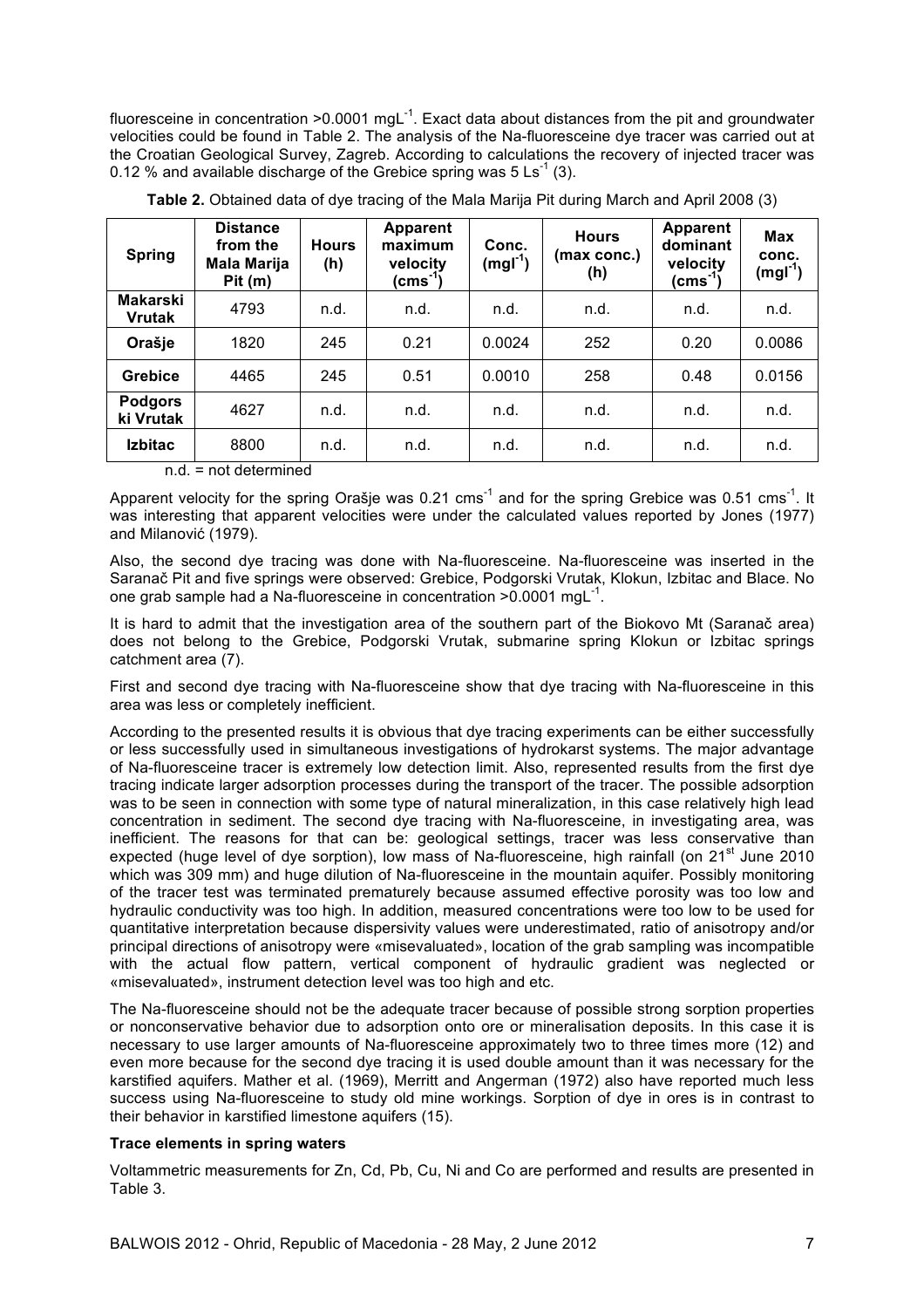Concentrations of all studied elements were extremely low, up to three orders of magnitude lower than Croatian standards for drinking water, what supports our earlier finding that water from Biokovo Mt springs is of an extreme quality. The difference between the nonfiltered and filtered fractions shows the amount of trace elements bound to particulate matter of sizes greater than 0.45 micrometers. The origin of these particles was not investigated within the present paper.

It is obvious that in some springs and for some of measured elements differences between NF and F values are higher than in the other springs, what could indicate that in some springs amount of particulate matter is higher than in other springs. That is especially visible in Izbitac spring, where majority of measured elements have much higher values in NF than in F water samples. In Izbitac spring is especially interesting situation in sample taken in June 2011, as Pb concentration in NF water sample is about 25 times higher than in F sample. In this spring extremely high concentrations of Pb in sediments were found, so we assume that such drastic difference in values between NF and F water samples are caused by presence of particles rich with Pb.It is known that Pb has a strong adsorption affinity for natural particles. In Izbitac spring situation is similar with all other measured elements, but differences are not so drastical as for Pb. Makarski Vrutak spring has in June 2011 sample rather high differences between NF and F samples for Zn, Cd and Pb, while Orašje has the same situation with those elements in November 2011. In Blace spring, sample taken in November 2011. shows Zn concentration in NF water sample significantly higher than in F sample.

| <b>Uzorak</b>                            |           | Zn (ng/l) |       | $Cd$ (ng/l) |       | $Pb$ (ng/l) |      | Cu (ng/l) |       | Ni (ng/l) |       | Co (ng/l) |      |
|------------------------------------------|-----------|-----------|-------|-------------|-------|-------------|------|-----------|-------|-----------|-------|-----------|------|
| Makarski<br><b>Vrutak</b><br>(June 2011) | F         | 39,41     | 2,92  | 0,95        | 0,53  | 2,23        | 2,03 | 27,72     | 1,51  | 48,29     | 3,90  | 7,81      | 0,63 |
|                                          | <b>NF</b> | 64,72     | 2,80  | 3,13        | 0,27  | 5,25        | 0,72 | 33,03     | 1,61  | 60,56     | 5,96  | 10,55     | 0,34 |
| Makarski<br><b>Vrutak</b>                | F.        | 85,00     | 5,80  | 1,39        | 0,10  | 2,05        | 1,00 | 62,30     | 7,30  | 66,11     | 7,40  | 7,46      | 0,98 |
| (November<br>2011)                       | NF        | 89,00     | 8,70  | 5,70        | 1,20  | 2,11        | 0,40 | 73,40     | 7,90  | 76,28     | 3,40  | 7,99      | 0,79 |
| Orašje                                   | F         | 83.82     | 4,23  | 2,25        | 0.65  | 3,84        | 0.79 | 106.01    | 5,59  | 60,36     | 2,65  | 8,51      | 0,53 |
| (June 2011)                              | <b>NF</b> | 96,67     | 4,36  | 5,02        | 0,38  | 8.13        | 1,48 | 127,79    | 2,41  | 66,03     | 4,17  | 10,55     | 0,58 |
| Orašie<br>(November                      | F         | 67,30     | 7,30  | 0,50        | 0,08  | 1,49        | 1,32 | 63,60     | 6,40  | 57,80     | 2,08  | 7,01      | 0,46 |
| 2011)                                    | <b>NF</b> | 83,90     | 5,20  | 2,48        | 0,95  | 4,47        | 0,86 | 73,20     | 6,70  | 62,56     | 4,69  | 8,75      | 0,63 |
| Grebice                                  | F         | 50,41     | 2,65  | 3,82        | 1,05  | 3,24        | 1.84 | 31,38     | 1,45  | 46,63     | 5,08  | 8,17      | 0,71 |
| (June 2011)                              | <b>NF</b> | 55,45     | 0,65  | 4,71        | 0,71  | 4,16        | 0,47 | 43,88     | 2,39  | 56,46     | 3,72  | 10,37     | 0,89 |
| Grebice<br>(November                     | F         | 93,90     | 8,30  | 1,19        | 0,11  | 2.38        | 0,18 | 51,80     | 9,90  | 42,93     | 3,91  | 8,14      | 0,41 |
| 2011)                                    | <b>NF</b> | 106,00    | 9,00  | 1,19        | 0,28  | 8,64        | 0.78 | 53,10     | 3,20  | 78,34     | 2,68  | 11.64     | 0,86 |
| Podgorski<br><b>Vrutak</b>               | F.        | 97,54     | 4,43  | 4.39        | 0,57  | 6,73        | 1,21 | 94.65     | 7,40  | 67,48     | 2,32  | 8,64      | 0,53 |
| (June 2011)                              | <b>NF</b> | 98,98     | 4,23  | 4,41        | 0, 10 | 10,63       | 0,49 | 115,49    | 6,01  | 90,67     | 3,84  | 12,40     | 0,40 |
| Podgorski<br>Vrutak                      | F.        | 92,30     | 8,40  | 0,91        | 0,50  | 1,85        | 0.96 | 46,70     | 5,70  | 42,14     | 2,34  | 7,21      | 0,35 |
| (November<br>2011)                       | <b>NF</b> | 121,00    | 10,00 | 1.76        | 0,85  | 5,50        | 0.04 | 84,50     | 14,00 | 59,53     | 3,85  | 10,00     | 0,40 |
| <b>Izbitac</b>                           | F         | 45,69     | 2,01  | 1,21        | 0,51  | 0,86        | 0,32 | 47,44     | 3,52  | 64,83     | 4,19  | 9,61      | 0,54 |
| (June 2011)                              | <b>NF</b> | 89,30     | 7,86  | 2,40        | 0,19  | 21,26       | 2,19 | 77,41     | 3,49  | 121,43    | 4,28  | 21,88     | 1,17 |
| <b>Izbitac</b><br>(November              | F         | 104.00    | 8,00  | 2,10        | 0,98  | 3,81        | 1,57 | 115.00    | 23,00 | 52,38     | 2,74  | 8,16      | 0,29 |
| 2011)                                    | <b>NF</b> | 111,00    | 6,00  | 2,43        | 0,51  | 11,70       | 0,80 | 116,00    | 19,00 | 51,58     | 6,59  | 9,63      | 0,59 |
| <b>Blace</b>                             | F.        | 176,75    | 7,66  | 2,27        | 0,58  | 12,11       | 0,81 | 242,24    | 4,33  | 127,54    | 6,30  | 12,38     | 0,80 |
| (June 2011)                              | <b>NF</b> | 185,61    | 9,70  | 3,80        | 0,53  | 19,28       | 1,01 | 258,35    | 9,85  | 137,22    | 3,85  | 14,78     | 0,67 |
| <b>Blace</b><br>(November                | F         | 52,30     | 7,00  | 1,18        | 0,55  | 5,32        | 1,07 | 68,60     | 0,00  | 64,90     | 12,40 | 8,14      | 0,61 |
| 2011)                                    | <b>NF</b> | 131,00    | 16,00 | 2.30        | 0, 10 | 6,11        | 1,12 | 91,30     | 6,30  | 68,80     | 8,90  | 8,43      | 0,76 |

**Table 3.** Concentrations of trace elements (with standard deviation in the second column for each element) in spring waters obtained by voltammetric method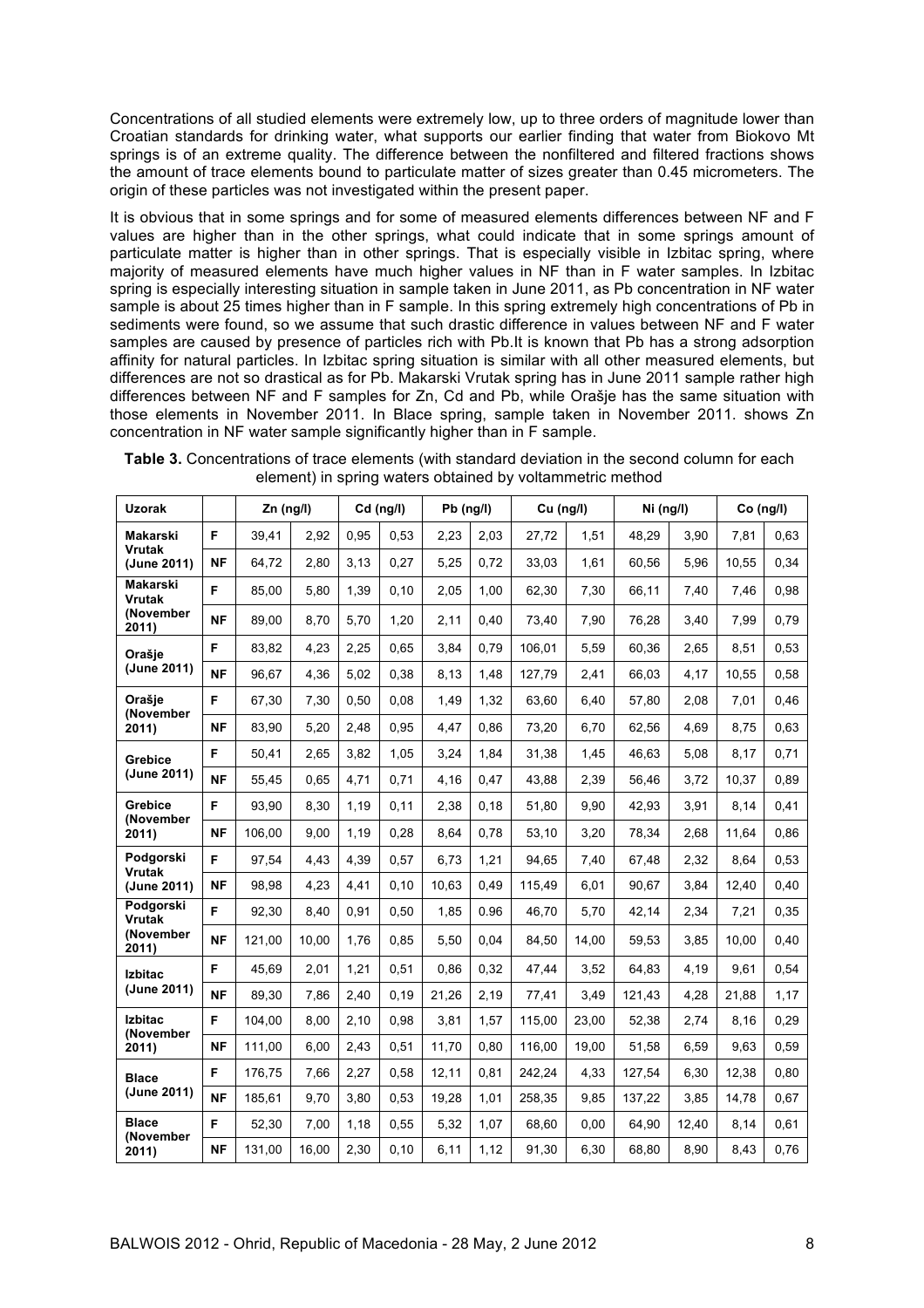From results presented in Table 3 it can be suggested that springs Makarski Vrutak and Izbitac show similarities.

#### **Elemental composition of sediments**

Results of ICP-MS analysis of 60 elements in three selected sediments (from captured springs) are presented in Table 4. Distribution and behavior of several selected most significant elements will be discussed and more details could be found in Matić et al. (2011).

Lead (Pb) is found to be most interesting among investigated elements, as its concentrations are extremely high (highest value of 5440 ppm is measured in Izbitac spring). At other two investigated springs concentrations are also significantly high. According to sediment quality criteria (British Columbia, Canada legislative), all three springs regarding Pb concentrations in sediments belong to heavily contaminated sediments which could cause significant toxic effects (>250 ppm). Lead concentrations found by us are comparable to those obtained by Pavlowsky et al. (2010) in «The Old Lead Belt», a historic Pb-Zn mining district within St. Francois County in Southeast Missouri, which was a leading producer of lead worldwide from 1869 to 1972. There they treated all sediments with concentrations >400 as contaminated. Although such Pb concentrations in sediments pose a potential health risk, elevated concentrations of Pb luckily have not been found in spring waters. As Biokovo Mt is composed mostly of carbonate rocks, prevailing water type is slightly alkaline. Because of that heavy metals from the sediments have not been released and dissolved in liquid phase, but it deserves further research and possible monitoring. It is assumed that lead in sediments might be of natural origin, as a result of ore mineralization, what is additionally supported in mineralogy chapter. Zinc (Zn) concentration is also highest in Izbitac spring (116 ppm), what according to USA federal criteria belongs to moderately contaminated sediments (90-200 ppm). Spring Podgorski Vrutak (110 ppm) belongs also to the same category, while third observed spring Grebice in Gornja Podgora (86.7 ppm) is slightly below the limit value for moderately contaminated sediments. All those values are comparable to those measured in mostly karstic Kupa River drainage basin (also from Dinaric part of Croatia), where mean value for Zn in sediments is 61 ppm, while highest concentration measured in this drainage basin is 229 ppm (17). It is assumed that zinc in sediments is also of natural origin, as a result of ore mineralization and its behavior is similar to that of lead.

Copper (Cu) concentrations are equal in Izbitac and Podgorski Vrutak springs (38.2 ppm), while in Grebice spring is slightly lower (34.3 ppm). Concentrations in first two springs are slightly above those causing moderately toxic effects (USA standards), while concentration in Grebice spring could cause minimal toxic effects.

Nickel (Ni) has highest concentration at Izbitac spring (134 ppm), slightly lower at Podgorski Vrutak (124 ppm), while the lowest concentration is measured at Grebice spring (67.1 ppm). Concentrations obtained at two first springs could cause significant toxic effects according to standards of British Columbia, Canada (75 ppm), while concentration at the third spring is slightly lower than this concentration.

Chromium (Cr) has highest concentration at Izbitac spring (118 ppm), what is slightly above the value that could cause significant toxic effects according to British Columbia legislative, Canada (110 ppm). At Podgorski Vrutak ,Cr concentration is somehow lower (96.7 ppm), while at Grebice spring is the lowest (50.4 ppm). Those two values are above the concentration that might cause minimal toxic effects (26 ppm) according to British Columbia legislative, Canada.

Iron (Fe) has similar concentrations at Izbitac and Podgorski Vrutak springs (2.69 and 2.56 % respectively), while concentration is a bit lower at Grebice spring (1.91 %). Those values are comparable to mean values from the whole Kupa River drainage basin (1.9 ppm), reported by Frančišković-Bilinski (2007). Concentrations at first two springs are slightly above value that might cause minimal toxic effects (2.12%) according to British Columbia legislative, Canada.

Manganese (Mn) has completely different behavior than previously described elements. Its highest concentration of 935 ppm is measured at Podgorski Vrutak spring, while Izbitac and Grebice springs have lower, almost identical concentrations (786 and 754 ppm respectively). All those values are above the value that might cause minimal toxic effects (460 ppm) according to British Columbia legislative, Canada. The value obtained at Podgorski Vrutak is only slightly lower than the value that could cause significant toxic effects (1100 ppm) according to British Columbia legislative, Canada. The highest concentration of Mn in Biokovo Mt sediments is higher than mean value for the whole Kupa River drainage basin (617 ppm), reported by Frančišković-Bilinski (2007). It is interesting to mention that highest concentrations of Mn from the Kupa River drainage basin are found in the area influenced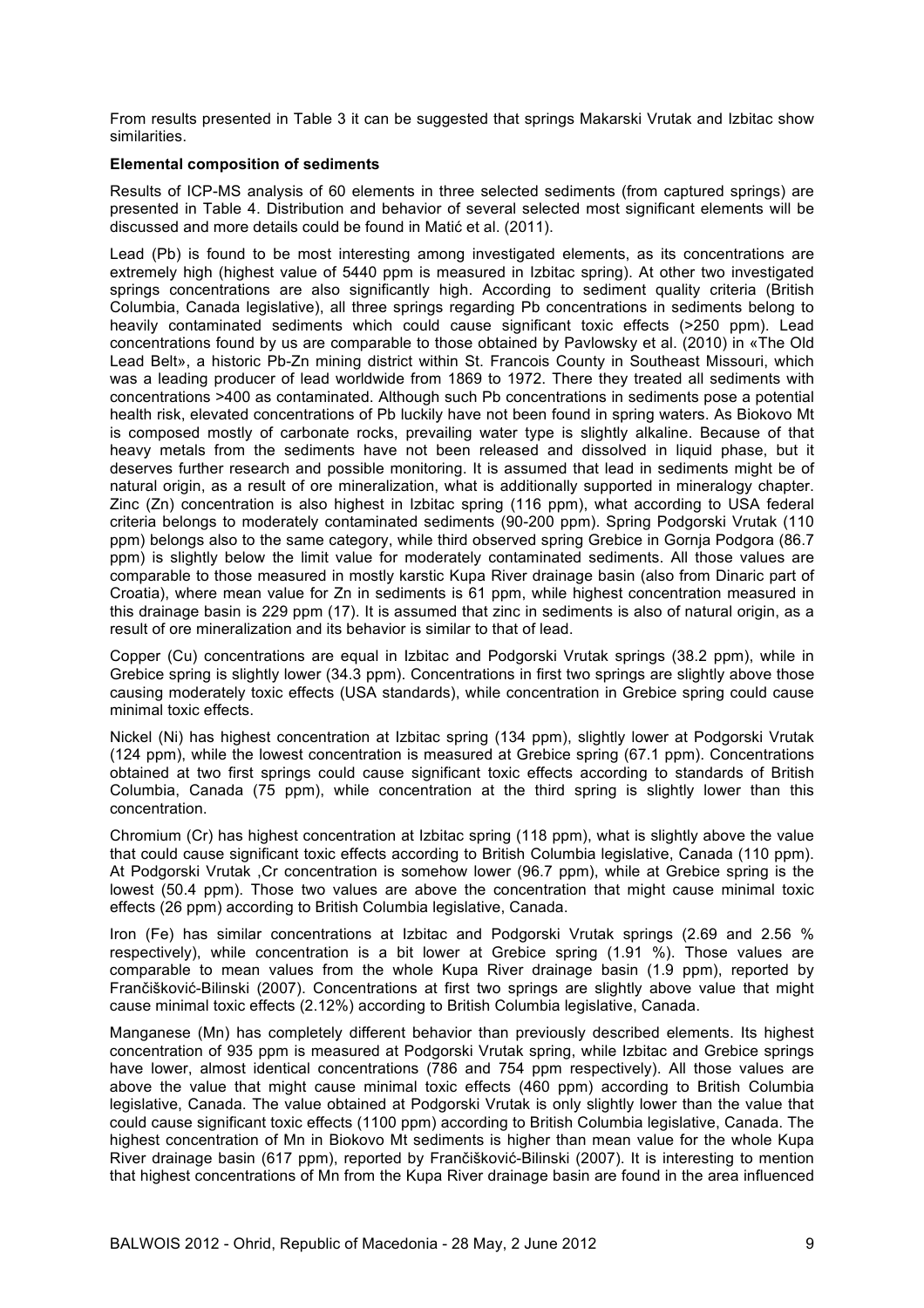by strong Middle Triassic volcanism characterized by ophiolite belt, while concentrations in the carbonate part of this drainage basin are significantly lower. So, this could lead to conclusion that in the deeper layers of Biokovo Mt some Triassic or even Paleozoic magmatic or metamorphic rocks might be present, what would explain elevated concentrations of many metals in sediments.

Cadmium (Cd) concentrations are almost the same at Izbitac and Podgorski Vrutak springs (0.5 and 0.48 ppm respectively), while at Grebice spring is somehow higher (0.71 ppm). According to legislative of Ontario and British Columbia, Canada, which have lowest tolerance threshold for Cd in sediments, only at Grebice spring some minor toxic effects might be present (0.6 ppm).

Barium (Ba) concentration is the highest at Podgorski Vrutak spring (238 ppm). After that follow Grebice (133 ppm) and Izbitac (89.8) springs. Those concentrations are comparable to mean values from the whole Kupa River drainage basin (232 ppm), reported by Frančišković-Bilinski (2007), but are significantly lower than maximal values (5790 ppm) from this drainage basin (18). All those concentrations are higher than USA federal legislative value for heavily contaminated sediments (60 ppm). When microelements in sediments exist in much higher concentrations than their natural levels (geochemical anomalies), it often points to precious ore occurrences (19).

|           | <b>Element</b><br>Unit |              | min.<br>recommended<br>value | max.<br>recommended<br>value | <b>Grebice</b> | Podgorski     | <b>Izbitac</b> |
|-----------|------------------------|--------------|------------------------------|------------------------------|----------------|---------------|----------------|
|           |                        | Limit        |                              |                              |                | <b>Vrutak</b> |                |
|           |                        |              | (ppm)                        | (ppm)                        |                |               |                |
| Hg        | ppb                    | 5            | 0.2                          | 2                            | 69             | 91            | 68             |
| Li        | ppm                    | 0.1          | 0.003                        | 0.01                         | 27.5           | 34.8          | 47.7           |
| Be        | ppm                    | 0.1          |                              |                              | 1.6            | 1.3           | 1              |
| в         | ppm                    | $\mathbf{1}$ |                              |                              | 17             | 16            | 27             |
| <b>Na</b> | %                      | 0.001        |                              |                              | 0.033          | 0.041         | 0.045          |
| Mg        | $\%$                   | 0.01         |                              |                              | 0.58           | 1.08          | 1.18           |
| AI        | $\%$                   | 0.01         |                              |                              | 2.4            | 2.58          | 2.76           |
| K         | $\%$                   | 0.01         |                              |                              | 0.33           | 0.37          | 0.51           |
| Ca        | $\%$                   | 0.01         |                              |                              | 23.5           | 16.3          | 15.1           |
| V         | ppm                    | 1            |                              |                              | 44             | 56            | 63             |
| cr        | ppm                    | 0.5          | 26                           | 110                          | 50.4           | 96.7          | 118            |
| Mn        | ppm                    | $\mathbf{1}$ | 460                          | 1100                         | 754            | 935           | 786            |
| Fe        | $\%$                   | 0.01         | 2.12                         | 4.38                         | 1.91           | 2.56          | 2.69           |
| Co        | ppm                    | 0.1          | 50                           | 50                           | 12.9           | 18.3          | 20.5           |
| Ni        | ppm                    | 0.1          | 35                           | 75                           | 67.1           | 124           | 134            |
| Cu        | ppm                    | 0.01         | 16                           | 110                          | 34.3           | 38.2          | 38.2           |
| Zn        | ppm                    | 0.1          | < 90                         | > 200                        | 86.7           | 110           | 116            |
| Ga        | ppm                    | 0.02         |                              |                              | 5.51           | 6.17          | 7.07           |
| Ge        | ppm                    | 0.1          |                              |                              | < 0.1          | < 0.1         | < 0.1          |
| As        | ppm                    | 0.1          | 3                            | 33                           | 4.5            | 6             | 4.5            |
| <b>Se</b> | ppm                    | 0.1          | $\mathbf{1}$                 | $\mathbf{1}$                 | $\mathbf{1}$   | 0.9           | 1.1            |
| <b>Rb</b> | ppm                    | 0.1          |                              |                              | 40.8           | 42.1          | 41.8           |
| Sr        | ppm                    | 0.5          |                              |                              | 150            | 256           | 246            |
| Y         | ppm                    | 0.01         |                              |                              | 13.8           | 13.6          | 11.6           |

**Table 4.** Elemental analysis of sediments collected from three captured springs on Biokovo Mt, obtained by ICP-MS method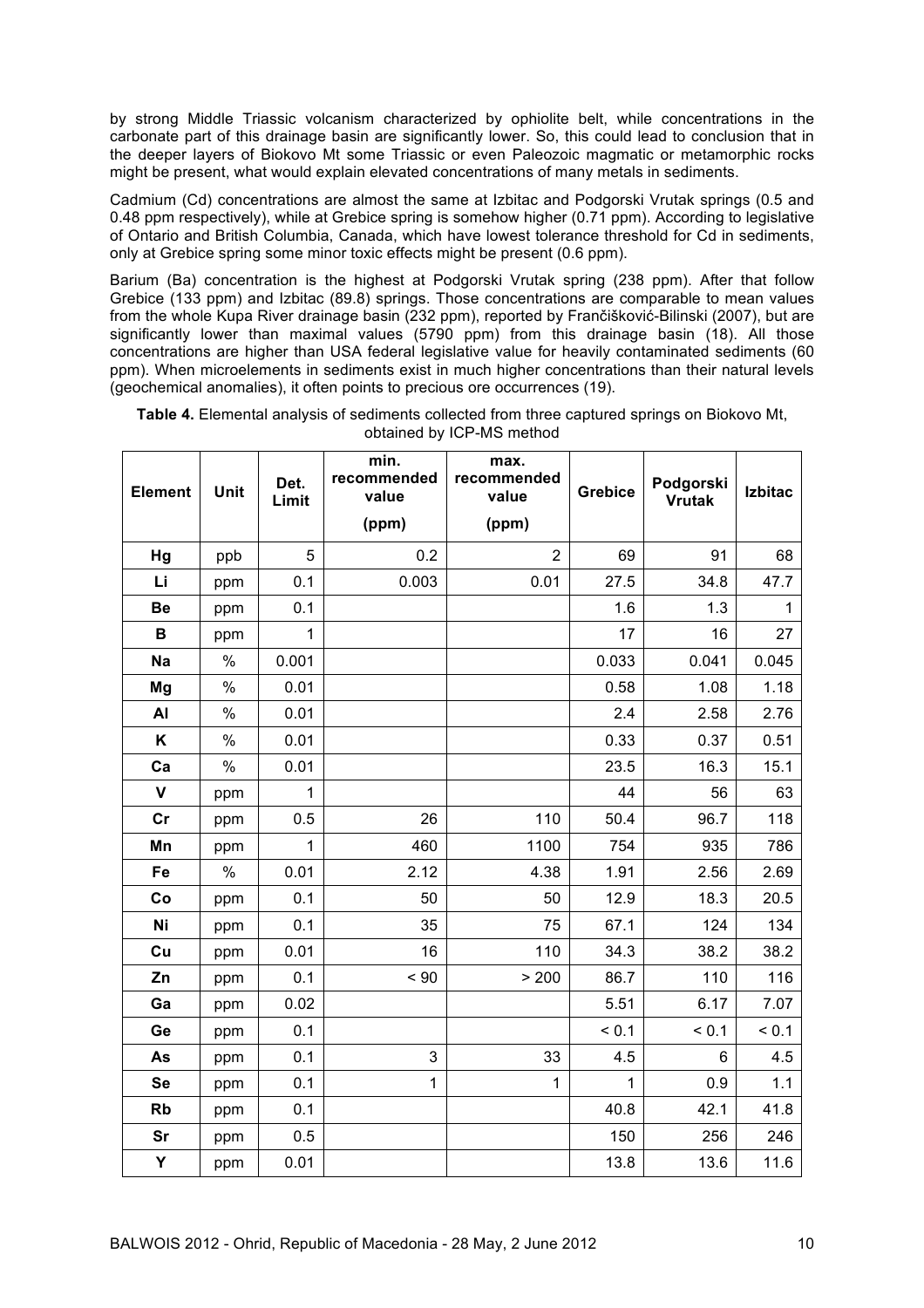| Zr            | ppm | 0.1     |      |     | 4.5    | 4.7         | 4.3            |
|---------------|-----|---------|------|-----|--------|-------------|----------------|
| <b>Sc</b>     | ppm | 0.1     |      |     | 2.3    | 5.9         | 5.9            |
| Pr            | ppm | 0.1     |      |     | 3.7    | 4.1         | 3.8            |
| Gd            | ppm | 0.1     |      |     | 2.8    | 3.2         | $\mathsf 3$    |
| <b>Dy</b>     | ppm | 0.001   |      |     | 2.16   | 2.52        | 2.17           |
| Ho            | ppm | 0.1     |      |     | 0.4    | 0.5         | 0.4            |
| Er            | ppm | 0.1     |      |     | 1.1    | 1.3         | $\mathbf{1}$   |
| Tm            | ppm | 0.1     |      |     | 0.2    | 0.2         | 0.1            |
| <b>Nb</b>     | ppm | 0.1     |      |     | 0.7    | < 0.1       | < 0.1          |
| Mo            | ppm | 0.01    | 4    | 4   | 0.43   | 0.57        | 0.6            |
| Ag            | ppm | 0.002   | 0.5  | 0.5 | 0.165  | 0.095       | 0.134          |
| Cd            | ppm | 0.01    | 0.2  | 10  | 0.71   | 0.48        | 0.5            |
| In            | ppm | 0.02    |      |     | 0.03   | 0.04        | 0.04           |
| Sn            | ppm | 0.05    |      |     | 1.06   | 1.08        | 0.94           |
| Sb            | ppm | 0.02    | 200  | 500 | 0.2    | 0.16        | 0.22           |
| Te            | ppm | 0.02    |      |     | 0.17   | 0.24        | 0.47           |
| $\mathsf{Cs}$ | ppm | 0.02    |      |     | 3.27   | 3           | $2.9\,$        |
| Ba            | ppm | 0.5     | < 20 | 500 | 133    | 238         | 89.8           |
| La            | ppm | $0.5\,$ |      |     | 17.2   | 16.4        | 17.3           |
| Ce            | ppm | 0.01    |      |     | 33.9   | 37          | 32.7           |
| Nd            | ppm | 0.02    |      |     | 14.2   | 16.6        | 15.2           |
| Sm            | ppm | 0.1     |      |     | 2.7    | 3.3         | $\mathfrak{S}$ |
| Eu            | ppm | 0.1     |      |     | 0.6    | 0.7         | 0.6            |
| Tb            | ppm | 0.1     |      |     | 0.4    | 0.4         | 0.4            |
| Yb            | ppm | 0.1     |      |     | 0.9    | $\mathbf 1$ | 0.8            |
| Lu            | ppm | 0.1     |      |     | 0.1    | 0.1         | 0.1            |
| Hf            | ppm | 0.1     |      |     | < 0.1  | < 0.1       | < 0.1          |
| Ta            | ppm | 0.05    |      |     | < 0.05 | < 0.05      | < 0.05         |
| W             | ppm | 0.1     |      |     | < 0.1  | < 0.1       | < 0.1          |
| Re            | ppm | 0.001   |      |     | 0.001  | 0.002       | 0.002          |
| Au            | ppb | 0.5     |      |     | 9      | 2.5         | 4              |
| TI            | ppm | 0.02    |      |     | 0.48   | 0.47        | 0.24           |
| Pb            | ppm | 0.01    | 31   | 250 | 293    | 1290        | 5440           |
| Bi            | ppm | 0.02    |      |     | 0.2    | 0.2         | 0.23           |
| Th            | ppm | 0.1     |      |     | 1.5    | 4.4         | 6.2            |
| U             | ppm | 0.1     |      |     | 0.7    | 0.7         | 0.8            |
|               |     |         |      |     |        |             |                |

### **Mineralogical composition of sediments**

Semi-quantitative mineralogical composition of sediment fraction <63 µm from three springs (Grebice, Podgorski Vrutak and Izbitac) of Biokovo Mt basin is performed by comparing relative intensities of strongest peaks of every present mineral whose strongest peak was present within diffractograms.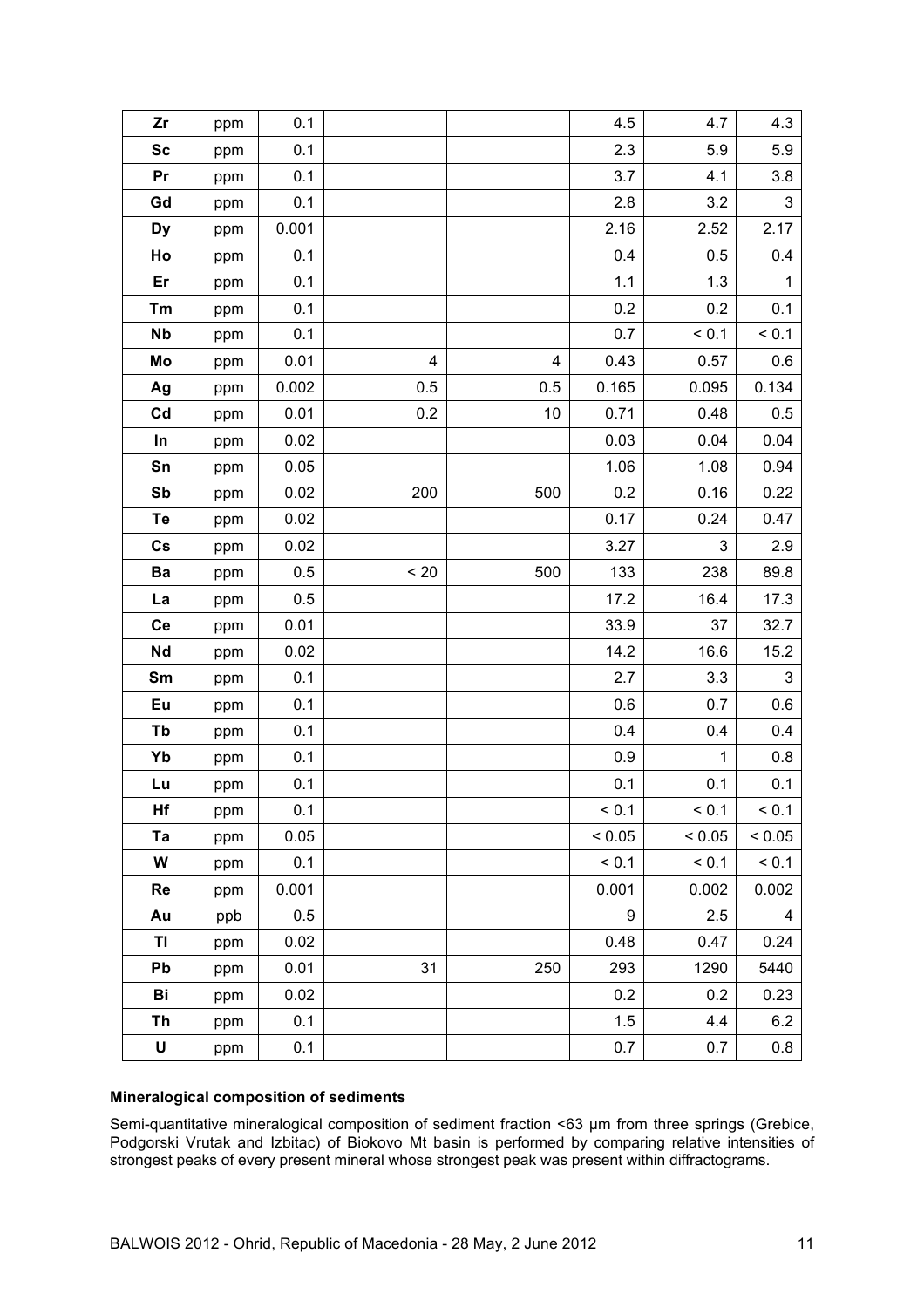Presented sediment samples are complex mixtures of minerals, with dominant calcite in each sample. This was expected for a typical karstic region, such as Biokovo Mt, where limestone rocks prevail.

Quartz is second abundant mineral. In sediments of Izbitac and Podgorski Vrutak springs there is approximately the same amount of quartz (about 70% of calcite amount), while Grebice spring sediment has significantly lower amount of quartz (about 38% of calcite amount). This indicates presence of some non-carbonate rock formations in the drainage area of Izbitac and Podgorski Vrutak springs, while Grebice spring is predominantly under carbonate influence.

Among feldspars, plagioclases were confirmed in all three studied sediments. Podgorski Vrutak is richest with plagioclases (almost 15% of calcite amount), while in Grebice they are least abundant, what supports its carbonate predominance.

From clay-mica group of minerals illite-montmorillonite was confirmed in all studied sediment samples. It is more abundant in Izbitac and Podgorski Vrutak springs than in Grebice spring. Similar situation is with muscovite, belonging to the same mineral group. Presence of clay-mica group of minerals could indicate existing of shales and other argillaceous rocks in drainage areas of Izbitac and Podgorski Vrutak springs.

From mica minerals biotite was determined in samples from Podgorski Vrutak (about 3% of calcite amount) and Grebice (weak peak), while in Izbitac spring sample biotite was not determined.

A significant finding of semi-quantitative mineralogical analysis is presence of strontianite, a rare carbonate mineral from aragonite group. It is present in sediment samples of Izbitac and Podgorski Vrutak springs in significant amounts (6-7% of calcite amount), while in Grebice spring it was not determined. In waters of Biokovo Mt increased levels of Sr at some locations were found and discovery of strontianite mineral could explain its origin as natural.

Mineralogical analysis of separated dark particles showed presence of Magnesium diiron (III) oxide (01- 089-3084), OF Magnesium Iron, Silicate , Ringwoodite ferroan (00-021-1258), of Galena (00-005-0592). It was also discovered possible presence of unexpected mineral Ramdohrite bismuthian, lead sulfide  $Ag_4Pb_6(Sb, Bi)_{11}S_{24}$  what could explain extreme Pb concentrations measured in sediment samples of Izbitac and Podgorski Vrutak springs. In Grebice spring it was not determined. Discovery of Ramdohrite bismuthian mineral could explain its origin as natural as a result of ore mineralization (7).

Mineral goethite was also confirmed by semi-quantitative mineralogical analysis in sediment samples of Izbitac and Podgorski Vrutak springs and in the Grebice spring it was not determined.

Celestite, strontium sulfate is often associated with strontianite and it has the same structure as barite. In waters of Biokovo Mt springs also higher concentrations of Ba were determined, which could be of natural origin, due to mineralogy of the region.



**Figure 3.** Semi-quantitative mineralogical analysis of black particles separated from sediment sample of Izbitac spring. XRD pattern of mineral Ramdohrite bismuthian is at:

Pos. [°2Th.] = 44.6075; d-spacing [A] = 2.03136; Rel. Int. [%] = 62.18; Matched by = 00-042-1416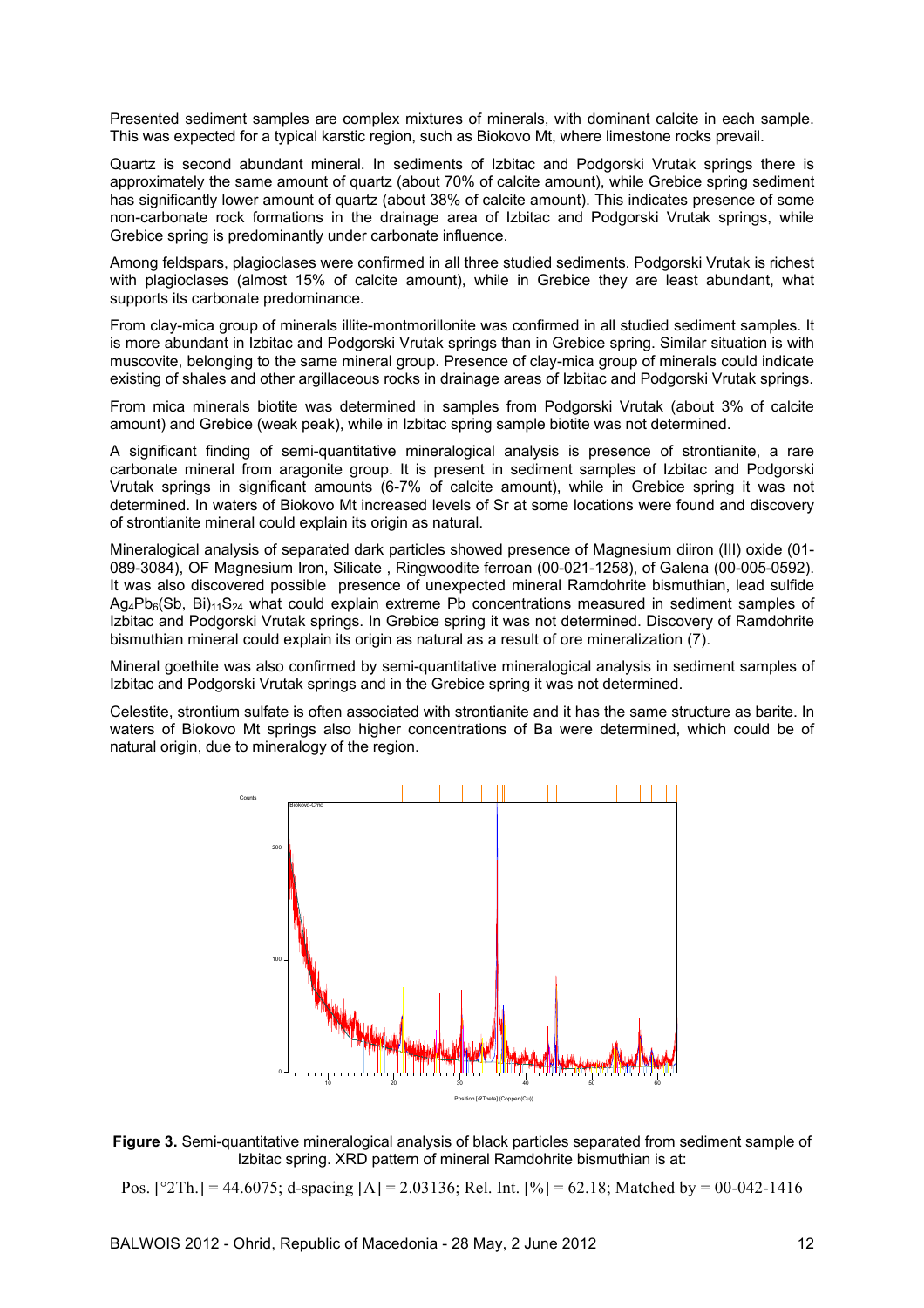# **Conclusions**

This paper showed interesting and partly unexpected results of different way of tracing techniques. Dye tracing with Na-fluoresceine was less efficient or inefficient. In first dye tracing campaign apparent velocities were below or close to lower limit of the results of other investigations in world karst regions. Second dye tracing was completely inefficient. The Na-fluoresceine is not detected in the sampled springs but still the possibility for a hydraulic connection between the Saranač Pit, the underlying limestone aquifer and some of the observed springs cannot be excluded.

Concentrations of dissolved metals in the groundwater water from Biokovo Mt. springs are of extremely high quality. Their concentrations were about three orders of magnitude lower than Croatian standards for drinking water, what supports our earlier findings.

Elemental composition of sediments showed extremely high concentrations of lead. A significant finding of semi-quantitative mineralogical analysis is presence of strontianite, ramdohrite bismuthian and goethite in sediment samples of Izbitac and Podgorski Vrutak springs while in Grebice spring it was not determined. It is assumed that lead in sediments might be of natural origin, as a result of possible ore mineralization. That could lead to conclusion that in the deeper layers of Biokovo Mt some Triassic or even Paleozoic magmatic or metamorphic rocks might be present, what would explain elevated concentrations of many metals in sediments. Indicators of mineralization in the groundwater and sediments samples indicate possible Pb-Zn ore-associations. According to the presented results it is obvious that it is necessary to carefully perform dye tracing in the karst areas with hidden mineralization or ores.

Continuation of mineralogical analyses of dark particles in studied sediments of Biokovo Mt springs is suggested. Also model laboratory experiments of adsorption of Na –fluoresceine traces on isolated iron and lead minerals is suggested to solve the problem of the insufficiency of its use as a tracer in karst environment.

# **Acknowledgements**

One of us (Natalija Matić, responsible for dye tracing experiments) is very grateful for the overall support and help in the field work to: Mrs. Ivanka Parlov (Water supply company Vodovod Ltd Makarska), Mr. Mladen Trutin, Mr. Nikola Ban and Mr. Tonči Katić. Laboratory geochemical and mineralogical analyses were performed at Institute "Ruđer Bošković", Division for marine and environmental research and at University of Zagreb Faculty of Science where we thank Professors Darko Tibljaš and. Mladen Juračić for giving us possibility to use the XRD equipment and for useful discussions. Part of measurements was financed from project of Croatian Ministry of Science Education and Sport No. 098-0982934-2720 (Principal investigator Ph.D. Ivanka Pižeta).

Acknowledgements to Mr. M.sc. Milan Sijerković for providing information on climate characteristics of the Mt Biokovo and Mr. Ph.D. Neven Bočić (University of Zagreb Faculty of Science) for providing information on geomorphological characteristics of studied region. We thank the translators Mrs. Tatjana Jauk and Mr. Danijel Dosegović.

This paper is a part of Ph.D. Thesis in progress of N. Matić (supervisors: A. Bačani and S. Frančišković-Bilinski).

### **References**

- (1) N. Štambuk-Giljanović, Waters of Cetina River and their watershed [in Croatian]. Sveučilišna knjižnica u Splitu (University library in Split) (2002)
- (2) I. Čakarun, M. Kuhta and V. Mraz, Proposal of sanitary protection zone of springs "Baška Voda", Vrutak-Makarski, Grebice and Vrutak Podgorski [in Croatian]. Fond str.dok. HGI-a, Zagreb (1990)
- (3) M. Kuhta, Ž. Brkić, M. Trutin, N. Matić and B. Munda, Hydrogeological investigations for determination of zones of sanitary protection for public water supply of Makarska coast [In Croatian]. Arch. Geoaqua, Zagreb (2009)
- (4) M. Herak, A new concept of geotectonics of the Dinarides [In Croatian]. Acta geol., 16/1, (Prir. istraž. 53), Jugosl. akad. znan. umjetn., Zagreb, pp. 1-42 (1986)